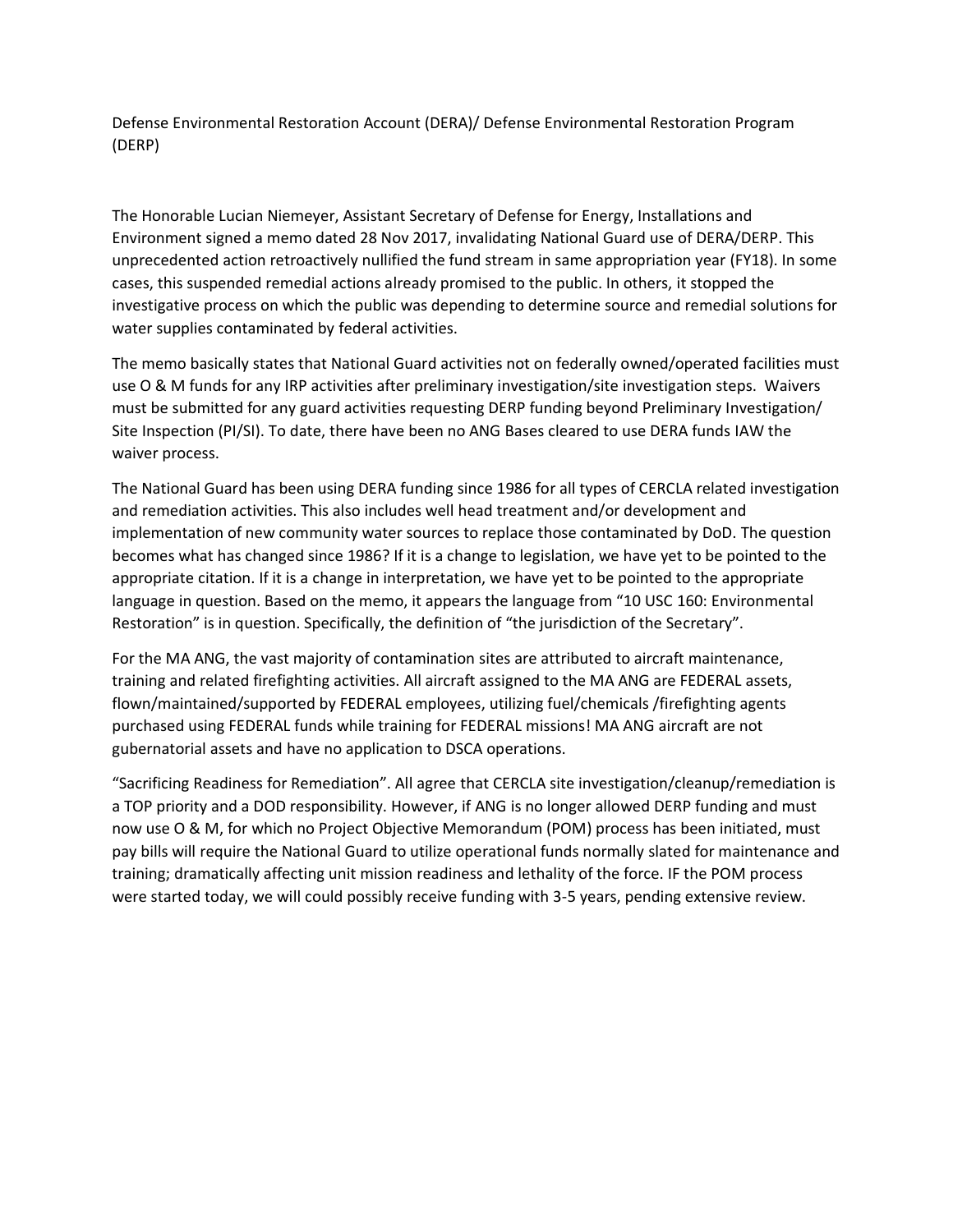## *ISSUE #1*

NDAA 20

- 1. Tremendous CODEL support changed language so SECDEF "may" use DERA funds for PFOS/PFOA contamination on NG Facilities, and
- 2. Changed the definition of "facility" to overcome the owned and operated jurisdictional language from the Niemeyer letter, and
- 3. Added \$29M in ANG O&M funds based upon the anticipated failure of item #1, and
- 4. Created mandates for future fluorine free foams, with hard set implementation dates.

NDAA 20 Results

- 1. Office of the Secretary of Defense (OSD) still requires NG to "apply" for DERP authority. To date, no applications have been processed/approved.
- 2. Zero DERA dollars have been spent at NG facilities for remediation and/or immediate response actions
- 3. DoD has yet to find a suitable non-fluorinated substitute and is still mandated by the FAA to use the US Navy AFFF milspec foam for all part 149 facilities.

CODEL Request #1: (most important) Assist in either eliminating the application process identified by the Niemeyer memo, but technically no longer needed, or mandate a fast track of the application with a specific appeal process. *GET DERP authority for NG facilities.*

## *ISSUE #2*

Massachusetts DEP has promulgated different standards under the Massachusetts Contingency Plan (310 CMR 40), which is the Commonwealth's regulation paralleling CERCLA. The EPA Lifetime Health Advisory (LHA) for PFAS is 70 parts per trillion (ppt) for five compounds. MA groundwater (GW-1) standards for PFAS is 20 ppt for six compounds. Right now, any contamination between 20 and 69 ppt cannot be addressed by a federal program due to the difference in standards

For federal recognition of State standards that are lower than the LHA, the OSD Office of General Council (OGC) must review and approve the application of the local/regional standard under the Applicable or Relevant and Appropriate Requirements (ARARs) Section 121 (d) of CERCLA ; requires that on-site remedial actions attain or waive federal environmental ARARs**,** or more stringent state environmental ARARs**,** upon completion of the remedial action**.**

AFCEC OGC submitted the waiver request to OSD OGC in January of 2020…with no response to date

CODEL Request #2:-Convince OSD to accept promulgated/legal state standards.